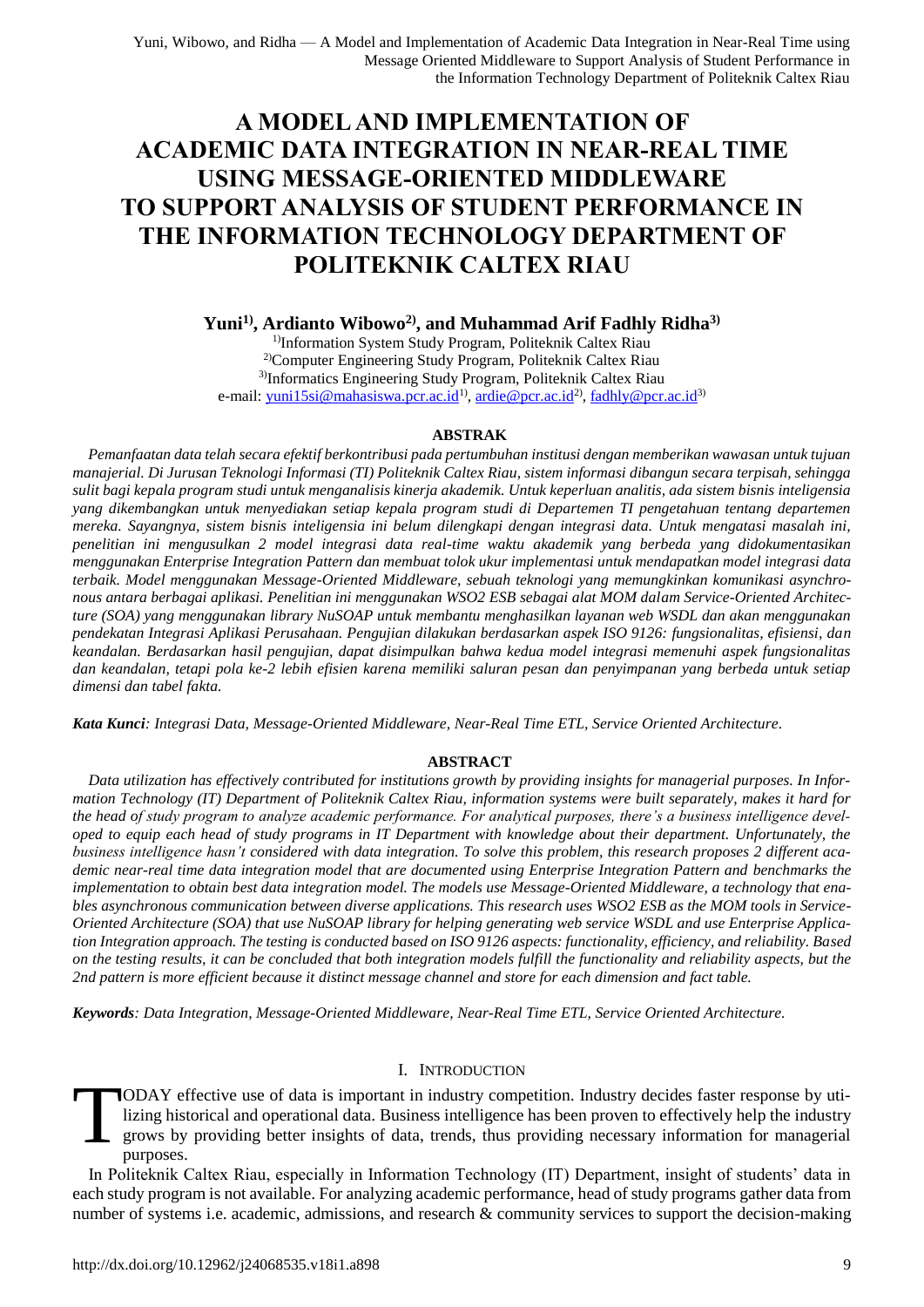process. In addition, the decision-making process greatly relies on person who currently serves as the head of study programs. If a new head of study program is selected and transition process is not being held properly, then analytical process is possibly be unsynchronized. Whereas, the academic analytical process is critical to deal with existing problems. In this case, existing study focuses to create business intelligence system [1]. However, existing information systems are built individually. The existing business intelligence system has not considered with data integration.

This research is aimed for data integration model that support business intelligence requirements. The integration connects three objects: academic system, admission system, and data warehouse. Data integration model must ensure the data to be complete, accurate, and trusted. In addition, it has to be timely manner.

The proposed study designs Academic Data Integration Model in Near-Real Time using Message-Oriented Middleware. Two integration models benchmarked to find the best integration model that fits the requirement. Message-Oriented Middleware (MOM) is implemented technology that helps to integrate applications to communicate in an asynchronous way. The integration receives a message from a first software system, transforms at least a portion of the message into a generic format. Furthermore, it transforms the received message into a format that fits the intended recipient. In this research, the system utilizes WSO2 ESB as a tool to transform the received message into accepted XML format. The research also implements Service-Oriented Architecture (SOA). With the proposed architecture model, the implementation eventually produces fast and reliable data integration for the business intelligence.

# II. LITERATURE REVIEW

## *A. Previous Work*

Various research in the area of real-time ETL processes and Data Integration Model have been published. Author in [2] proposed a related research that implemented data integration based on the need of data integration between central pharmacy and branch pharmacy using web service in each pharmacy and utilized WSO2ESB as the middleware and using NuSOAP as the web service library.

Another research by [3] designed near real-time data warehouse integration model for accommodating integration and access to a big amount of data in a retail business using Service Oriented Architecture that used Change Data Capture (CDC). The web service also used NuSOAP as the web service library.

Other related research is [4], where this research designed and implemented data integration between several systems for mapping lecturers' works, researches, and community services. The integration implemented using RESTful web service from CodeIgniter Rest Server Library. The result is a system to show all the integrated data for efficient assessment of lecturers' work and research.

Further related research is proposed by [5]. The research used Windows Communication Foundation (WCF) as the integration framework and used MSMQ, as the middleware to send asynchronous message from one service endpoint to another. This research utilized Business Activity Monitoring (BAM) to capture data from SOAP envelope in WCF request or response to minimize latency.

This research focuses on designing and implementing near-real time data integration model between information systems and data warehouse using Message-Oriented Middleware, NuSOAP as the SOAP library, where the research is implemented in Enterprise Application Integration approach.

## *B. Theoretical Basis*

# *1) Data Integration Approaches*

There are several approaches that successfully applied data integration technique. The most popular approaches are such as following:

1. Extract Transform Load

This approach is commonly used for feeding large volume of data from operational databases into data warehouses. Mostly, ETL is utilized in data warehouse.

2. Enterprise Information Integration Enterprise Information Integration (EII) emerged to be a solution for integrating multiple sources without having to load the data into a central warehouse [6]. EII allows this by focusing on query management.

3. Enterprise Application Integration Enterprise Application Integration is an integration framework that allows unrestricted sharing of information between two or more enterprise applications [7]. This framework consists of technologies and services, like middleware, to enable the exchange of message and transactions within the enterprise.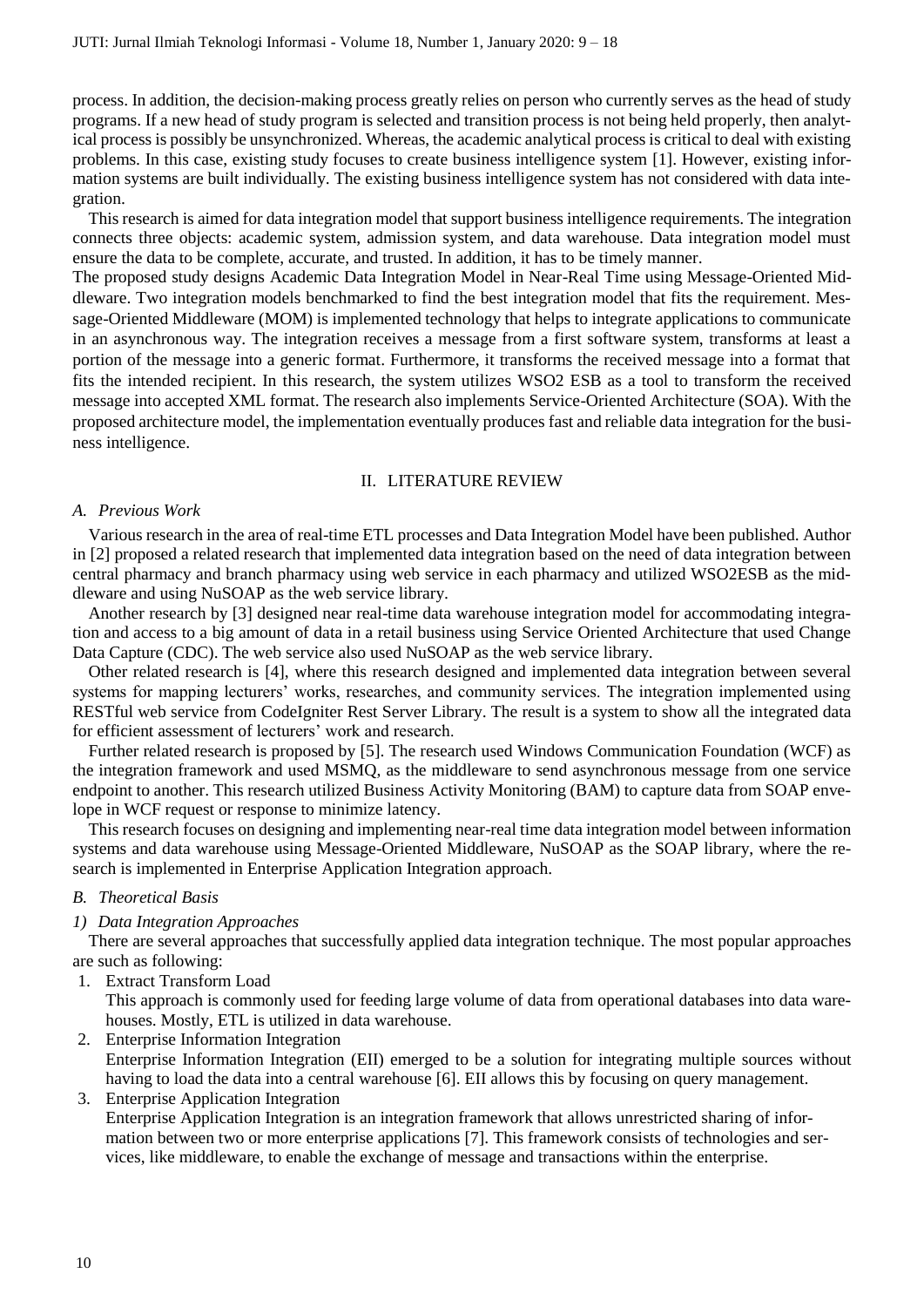Yuni, Wibowo, and Ridha — A Model and Implementation of Academic Data Integration in Near-Real Time using Message Oriented Middleware to Support Analysis of Student Performance in the Information Technology Department of Politeknik Caltex Riau

*2) Near-Real Time ETL*

Near-Real Time ETL is a mechanism for data warehousing to ensure the data in the data warehouse can be timely, which is beneficial for highly used system [8]. Contrary to traditional ETL, in Near-Real Time ETL, the data loading is performed continuously. By using Near – Real ETL, it is beneficial for the end user as the data source is more up-to-date and it can provide better data insight.

Near – Real ETL can be implemented in various way, e.g.:

a. Change Data Capture (CDC)

CDC is applied aligned with stream processor. To integrate both of data, stream processor and CDC are connected to a message queue. CDC stores any data change in a log. The data source reads CDC to update the data.

b. Real Time Data Cache (RTDC)

By using RTDC, the temporary real time data is stored, as the cache can be updated periodically to move its content to the data warehouse.

c. Middleware

Middleware can bridge communication between systems and provide mechanism to store data for each update.

# *3) Service – Oriented Architecture*

Service – Oriented Architecture is a type of architecture that is service- oriented where services are provided to the other components through a communication protocol over a network [9]. Service in SOA is a group of functions or procedures, or process that respond to clients' requests. The service-orientation concept approaches the problem by dividing it to smaller services to finish specified problems. SOA makes best practices for the development in the field of Enterprise Application Integration (EAI) because of the approach allows reusability, interoperability, distributed deployment, and composability within a system.

# *4) Web Services*

Web services are platform and language independent standard defining protocols in XML based that used internet to interact with other applications [2]. This technology adopts open standard such as SOAP, HTTP, and XML that allows web service to be implemented by different vendors without concerning the language or the platform. The key benefit of web services is they allow the system connected to each other without the need of massive reengineering.

Web service offers some benefits and flexibilities such as:

a. Interoperability

Web service's characteristic, platform and language independent, enables data exchange and communication between computers with different operation systems. Web service can also be accessed by diverse programming language, such as PHP, JSP, Java, VB.Net. Web service can also be accessed by mobile device.

b. Bridging Communication to Database Traditionally, application needs database driver to be able to communicate with a database. Web service can act as a bridge between application and database so that application doesn't need to use database driver.

c. Facilitate Data Exchange

Because web service can be accessed by diverse platform and language program, it makes data exchange easier.

# *5) Message – Oriented Architecture*

Message-Oriented Middleware is a software or hardware infrastructure that provides messaging capabilities between distributed systems on the basis of the asynchronous interaction mode. For the deployments, MOM acts as intermediary for exchanging the messages between the senders and the recipients [10]. A primary benefit of using MOM is the loose coupling between the systems, facilitate the data integration without having to adapt the source and the system to each other.

MOM provides built-in services for its implementation to maximize the utilization in enterprise scale. According to [10], there are several services available:

- a. Message Filtering, where it allows the receiver to select the received messages based on certain criteria.
- b. Transactions, providing ability to group tasks together.
- c. Guaranteed Message Delivery, by saving all the messages in a nonvolatile storage, and resend the message when the consumer doesn't receive the message in a certain amount of time.
- d. Message Formats, allows the user to use several formats available, such as Text, Object, Stream, HashMaps, Streaming Multimedia.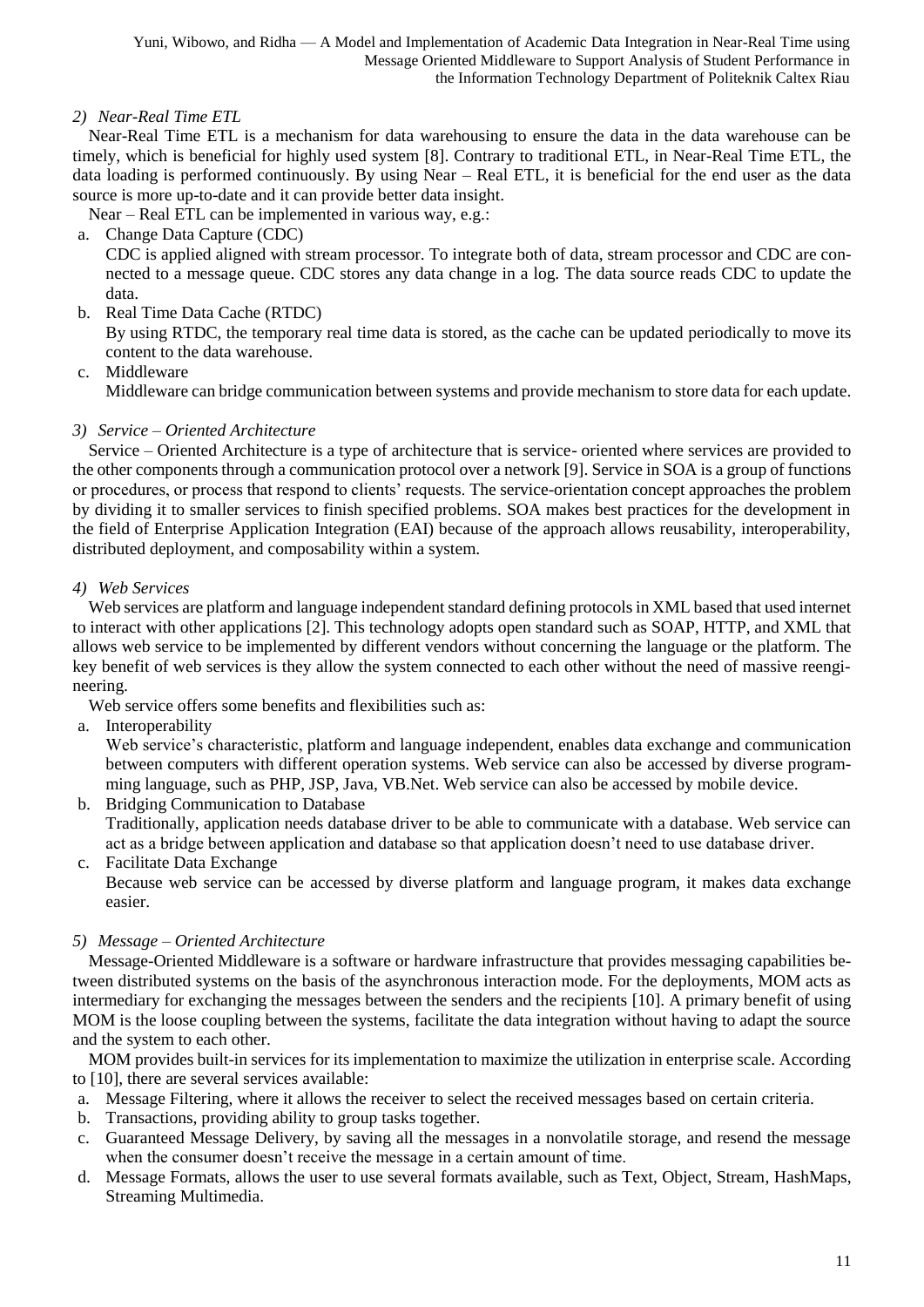

- e. Load Balancing, spreading the workload over the server with the lightest load.
- f. Clustering, distributing an application over multiple servers and maintaining a single entity seamlessly.

# *6) Enterprise Integration Pattern*

Enterprise Integration Pattern is a pattern that portrays how different applications integrate, to ensure that separate applications work together to produce a unified set of functionalities [11]. Enterprise Integration Pattern shows how the process of data delivery through a message exchanges between applications.

#### III. RESEARCH DESIGN

## *A. System Architecture*

The proposed model designs the messaging procedure between the academic system, admission system, WSO2ESB, and Data Warehouse as shown in Figure 1.

Instead of receiving and updating data on a scheduled basis, the data warehouse is updated per row as an XML message. This message is sent from WSO2 ESB to the data warehouse after each update takes place. The client systems (academic system and admission system) sends a request to a certain proxy service within WSO2 ESB that implements the same method being consumed by the request, where this request may contain parameters that is included in the XML message. Then, WSO2 ESB send the returned value from the method to the data warehouse.

## *B. Messaging Pattern*

## *1) First Messaging Pattern*

As shown in Figure 2, for the first pattern, there's only one channel that is used as the in-sequence. For the first pattern, all the input is processed the same: the data are sent to Router Service and are sent to each message store as described in the message. After being stored, the fact\_table message and dimension\_table message are processed by a Scheduled Forwarding Message Processor, to ensure the data are inserted successfully to the Data Warehouse.

## *2) Second Messaging Pattern*

As shown in Figure 3, for the second pattern, the channel is differentiated for each dimension and fact table. The content-based router determines the type of message and the right message storage by implementing external PHP service. The storing mechanism is the same as the first pattern, using Scheduled Forwarding Message Processor and external service.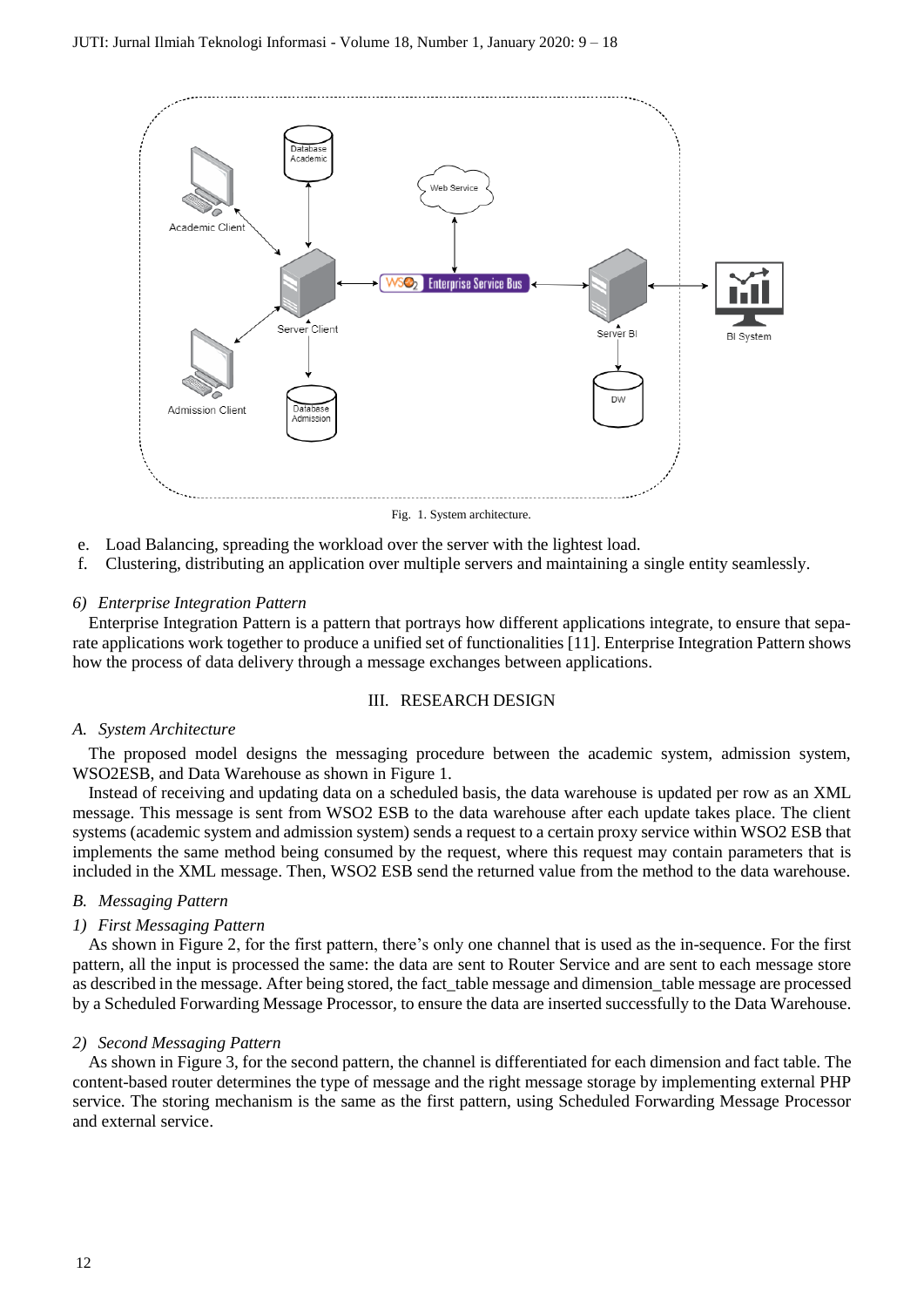Yuni, Wibowo, and Ridha — A Model and Implementation of Academic Data Integration in Near-Real Time using Message Oriented Middleware to Support Analysis of Student Performance in the Information Technology Department of Politeknik Caltex Riau



Fig. 2. First messaging pattern.



Fig. 3. Second messaging pattern.

# *C. Data Illustration*

For this research, the data transformation is illustrated differently for each pattern. The illustration is based on the "prodi" data transformation to "dim\_prodi" data.

# *1) First Pattern Data Illustration*

In the first pattern, first the client sends request by calling the service's function to insert "prodi" data (shown in Figure 4). The result is returned by service, transforming the data into the fitting format of data warehouse, including the identifier as shown in Figure 5. The result is returned to the middleware and is processed by content-based router and inserted to the defined message store as shown in Figure 6. After stored, the message is forwarded to external service and is inserted to data warehouse.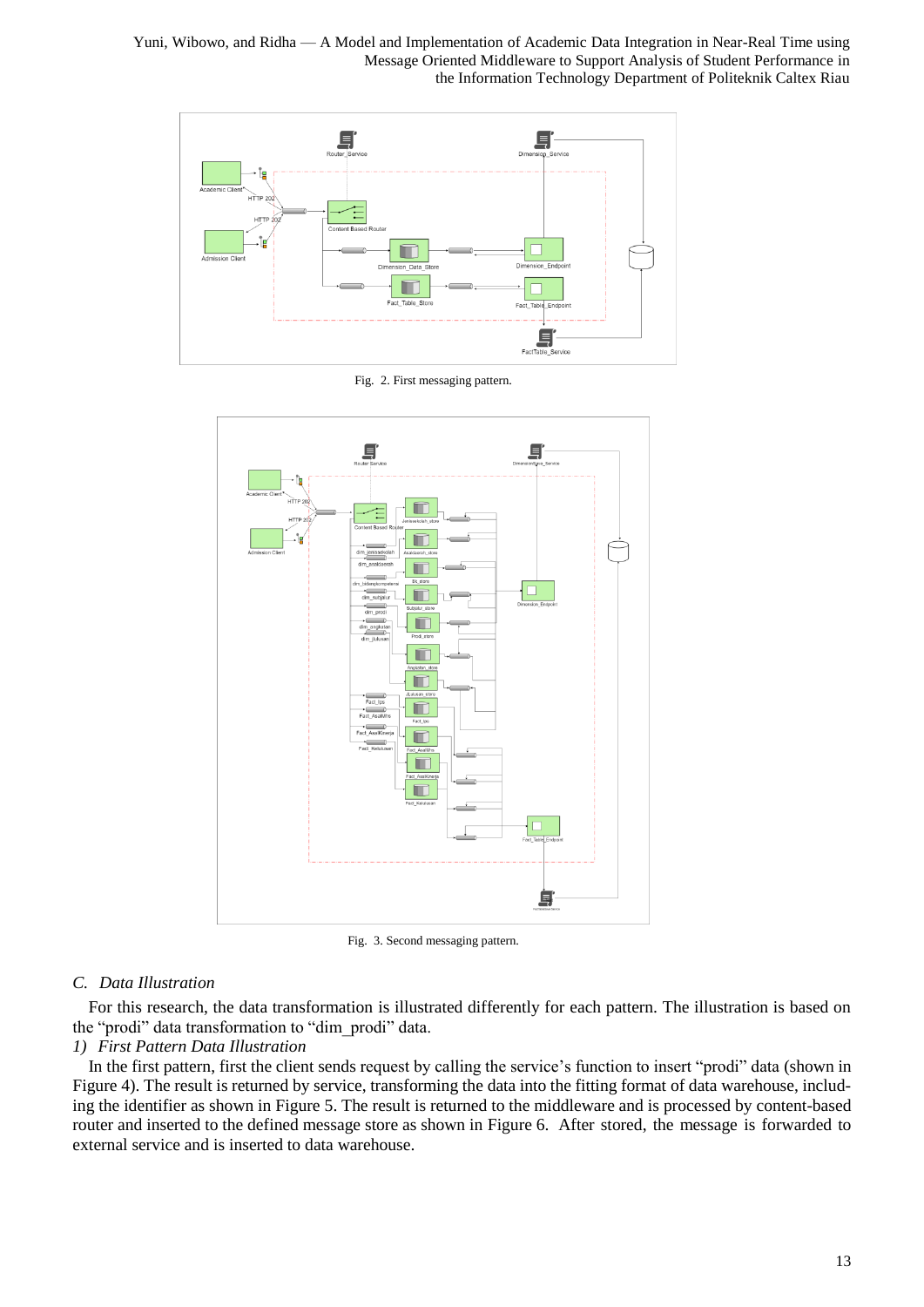## *2) Second Pattern Data Illustration*

On the second pattern, each dimension and fact table have different channel, so there's no need to use identifier. First client send request to service. The difference is the return message from the service which only contain "daftar dim prodi" as shown in Figure 7. The message store is differentiated for each dimension, so the message is stored to "prodi\_store", as shown in Figure 8.

After stored, the message is forwarded to external service and is inserted to the data warehouse.

#### IV. IMPLEMENTATION AND ANALYSIS

#### *A. Integration Implementation*

For the integration process, the trigger is put on a button in each prototype pages. Once the button is clicked, the client sends a request filled with operational data to the middleware and the data are processed. The trigger button is shown in Figure 9. The middleware logs the incoming message as shown in the Figure 10.

After that, the message channel reads the response and determine which service to send the message. The service only accept the message that fit the WSDL description as shown in Figure 11.

```
<ns1167: create dim prodi
      xmlns:ns1167="http://tempuri.org">
      <_ numeric_0 xsi:type="SOAP-ENC:Array" SOAP-ENC:arrayType="unnamed_struct_use_soapval[8]'
             <item>
                   <prodi_id xsi:type="xsd:string">1</prodi_id>
                   \begin{small} \texttt{c} \texttt{nama\_prod} & \texttt{xsi:type} = "xsd:string" \texttt{YIeknik} \texttt{Informatika} \texttt{c} / \texttt{nama\_prod} \texttt{y} \\ \texttt{c} \texttt{skreditasi} & \texttt{ssi:type} = "xsd:string" \texttt{yB} \texttt{c} / \texttt{akreditasi} \texttt{y} \end{small}<status xsi:type="xsd:string">Aktif</status>
                   <konsentrasi xsi:type="xsd:string">Pemrograman</konsentrasi>
             \frac{7}{1 + \epsilon}
```
#### Fig. 4. First pattern request example.

| <ns1:create_dim_prodiresponse<br>xmlns:ns1="http://tempuri.org"&gt;</ns1:create_dim_prodiresponse<br>                                                                 |  |
|-----------------------------------------------------------------------------------------------------------------------------------------------------------------------|--|
|                                                                                                                                                                       |  |
|                                                                                                                                                                       |  |
| <return xsi:type="tns:list dim prodi"></return>                                                                                                                       |  |
| <jenis dt="" xsi:type="xsd:string">0</jenis>                                                                                                                          |  |
| <daftar_dim_prodi_xsi:type="soap-enc:array"_soap-enc:arraytype="tns:dim_prodi[8]"></daftar_dim_prodi_xsi:type="soap-enc:array"_soap-enc:arraytype="tns:dim_prodi[8]"> |  |
| <item xsi:type="tns:dim prodi"></item>                                                                                                                                |  |
| <id_dim_prodi xsi:type="xsd:int">1</id_dim_prodi>                                                                                                                     |  |
| <nama_prodi xsi:type="xsd:string">Teknik Informatika</nama_prodi>                                                                                                     |  |
| (/item>                                                                                                                                                               |  |

#### Fig. 5. First pattern service result.

| dim asaldaerah store | org.apache.synapse.message.store.impl.memory.inMemoryStore | Edit Delete          |
|----------------------|------------------------------------------------------------|----------------------|
| a_store3_int         | org.apache.synapse.message.store.impl.memory.inMemoryStore | Edit <b>T</b> Delete |
| queue_real_time2     | org.apache.synapse.message.store.impl.memory.lnMemoryStore | <b>Delete</b>        |
| dim_store            | org.apache.synapse.message.store.impl.memory.InMemoryStore | <b>Edit</b> Delete   |

 $\leq$  nrev  $last >$  $n$   $\alpha$   $\gamma$   $\tau$   $\rightarrow$ 

#### Fig. 6. Result in message store.

```
<ns1:create dim prodiResponse
    xmlns:ns1="http://tempuri.org">
    <return xsi:type="tns:list_dim_prodi">
        <daftar_dim_prodi xsi:type="SOAP-ENC:Array" SOAP-ENC:arrayType="tns:dim_prodi[8]">
            <item xsi:type="tns:dim prodi">
                <id dim prodi xsi:type="xsd:int">1</id dim prodi>
                <nama_prodi xsi:type="xsd:string">Teknik Informatika</nama_prodi>
            \langle/item>
```
#### Fig. 7. Second pattern service result.

| <b>CARL AND REAL PROPERTY AND IN A 1979</b> |                                                                                                                 | _____ | <b>THE CARD AND REAL PROPERTY</b>                                                                                                                                                                                                    |  |
|---------------------------------------------|-----------------------------------------------------------------------------------------------------------------|-------|--------------------------------------------------------------------------------------------------------------------------------------------------------------------------------------------------------------------------------------|--|
| prodi_store_                                | org.apache.synapse.message.store.impl.memory.inMemoryStore                                                      |       | Delete<br><b>Edit N</b>                                                                                                                                                                                                              |  |
|                                             | and the second state of the second second state of the second collect second second second second second second |       | $-$ <u>p</u> erece                                                                                                                                                                                                                   |  |
| aDileti etara fault                         | organache synanse message store implimemory inMemoryStore                                                       |       | <b>Contact Contact Contact Contact Contact Contact Contact Contact Contact Contact Contact Contact Contact Contact Contact Contact Contact Contact Contact Contact Contact Contact Contact Contact Contact Contact Contact Conta</b> |  |

Fig. 8. Second pattern result in message store.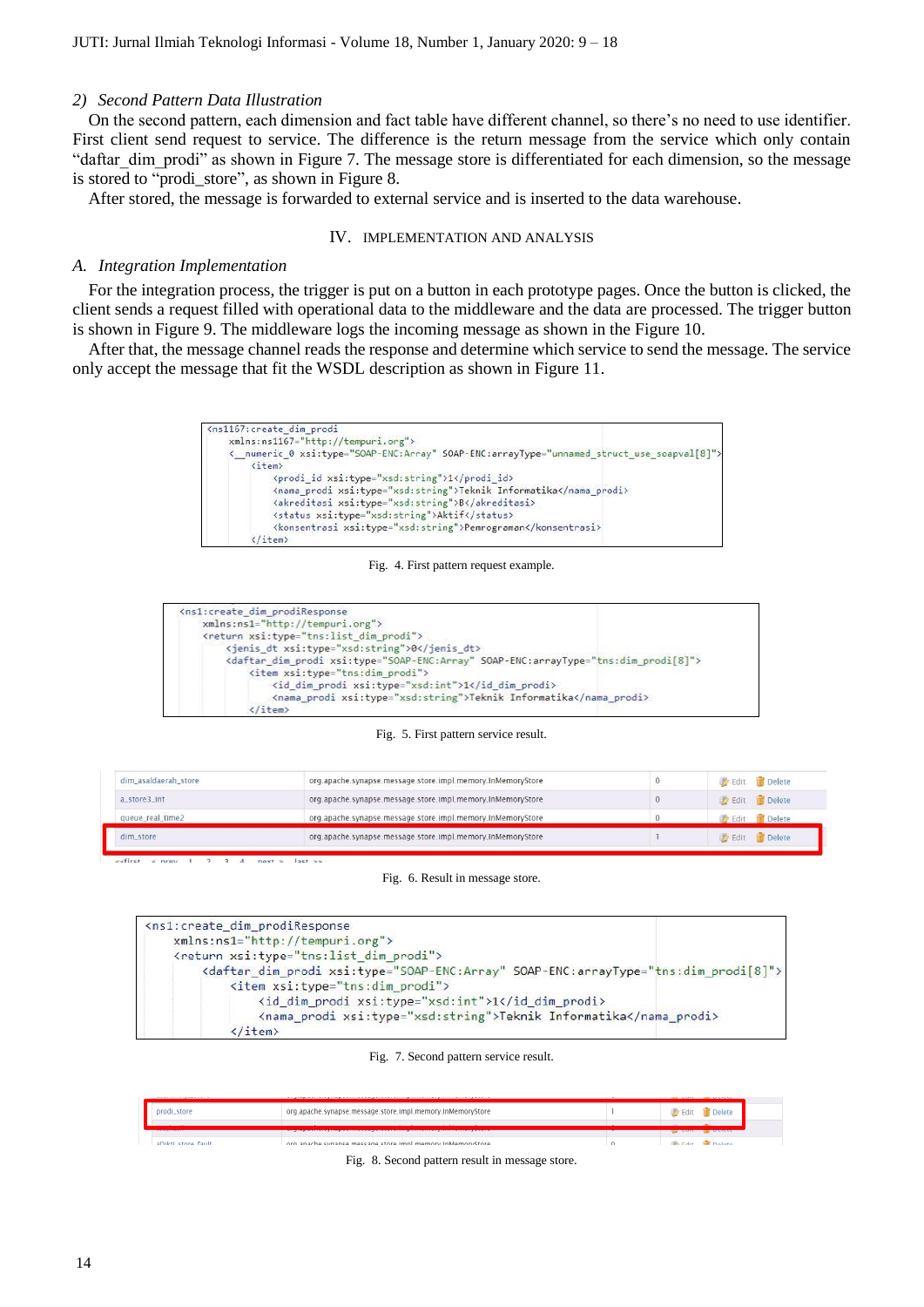Yuni, Wibowo, and Ridha — A Model and Implementation of Academic Data Integration in Near-Real Time using Message Oriented Middleware to Support Analysis of Student Performance in the Information Technology Department of Politeknik Caltex Riau

The message is returned and stored in the message store. The message forwarding processor then detects each message in message store and forward it to external service. The service's task is to save the data to data warehouse. After that, the data are inserted to data warehouse as in Figure 12.

## *B. Testing*

This research uses SOA testing method based on ISO/IEC 9126 on three aspects: functionality, efficiency, and reliability.

# *1) Functionality Testing*

Functionality testing is conducted using black-box testing method with 14 test cases. Based on the result of blackbox testing, the functionality aspect can be calculated using formula based on ISO 9126 as shown in (1) and (2) for the first pattern and the second pattern, respectively. Based on the calculation result, both of the integration models fulfill the functionality aspect based on ISO/IEC 9126.

| <b>SIAK PCR</b>        | $\equiv$                                                                       |                        |               |           |                   |                    |
|------------------------|--------------------------------------------------------------------------------|------------------------|---------------|-----------|-------------------|--------------------|
| MAIN NAVIGATION        | Data Prodi                                                                     |                        |               |           |                   | A Akademik > Prodi |
| <b>R</b> Akademik      |                                                                                |                        |               |           |                   |                    |
| Mahasiswa              | Data Prodi<br>Integrasi Data Prodi (Model 2)<br>Integrasi Data Prodi (Model 1) |                        |               |           |                   |                    |
| <b>P</b> Asal Daerah   | Show                                                                           | v entries              |               |           | search:           |                    |
| & Prodi                | ID                                                                             | IL Nama Prodi          | IT Akreditasi | IT Status | 11<br>Konsentrasi | 11                 |
| <b>A</b> Mata Kuliah   |                                                                                | Teknik Informatika     | в             | Aktif     | Pemrograman       |                    |
| ₹ Kompen               |                                                                                | Sistem Informasi       | B             | Aktif     | Sistem Analis     |                    |
| <b>Service Service</b> |                                                                                | <b>Teknik Komputer</b> | Α             | Aktif     | Hardware          |                    |

Fig. 9. Integration process trigger.

[2019-07-03 13:23:58,714] INFO - LogMediator To: http://www.w3.org/2005/08/addressing/anonymous, WSAction: www.ws.org/200700700700700070070070070003.html ws.com/20070070070070070070070070070070070003.html version="1.0<br>MessageID: urn:uuid:7852b17b-1301-44b0-829a-5b3b496d43fa, Direction: response, Envelope: <?xml version="1.0" en string">Teknik Informatika</nama\_prodi></item><item xsi:type="tns:dim\_prodi"><id\_dim\_prodi\_xsi:type="xsd:int">2</id\_dim orodix/nama\_prodi xsi:type="xsd:string">Sistem Informasi</nama\_prodix</nama\_nodixitem xsi:type="tns:dim\_prodi"><id\_dim\_prodi<br>xsi:type="xsd:int">3</id\_dim\_prodix<nama\_prodi xsi:type="xsd:string">Teknik Komputer</nama\_prodix xsi.cype="xsd.inc">>>/id\_dim\_prodi>\nama\_prodi xsi.cype="xsd.scring">texnik komputer\/nama\_prodi>\/item>\item<br>"tns:dim\_prodi"><id\_dim\_prodi xsi:type="xsd:int">4</id\_dim\_prodi><nama\_prodi xsi:type="xsd:string">Sistem Komput h *x*<sup>"</sup> \_prodix\ricmx\itemxsi.type= tns.uim\_prodix\id\_dim\_prodixsi.type= xsd.int xxx/id\_dim\_prodix\nama\_prodixsi.type= xsd.<br>string">Sistem Intelegensia</nama\_prodix</itemx<itemxsi:type="tns:dim\_prodi"><id\_dim\_prodixsi:type="xsd:i prodi xsi:type="xsd:int">7</id\_dim\_prodi><nama\_prodi xsi:type="xsd:string">Sistem</nama\_prodi></item><item xsi:type="tr </id\_dim\_prodi><nama\_prodi xsi:type="xsd:string">Sistem</nama\_prodi></item><item xsi:type="tr ::dim\_prodi"><id\_dim\_prodi xsi:type="xsd:int">8</id\_dim\_prodi><nama\_prodi xsi:type="xsd:string">Teknik</nama\_prodi></ite i></daftar\_dim\_prodi></save\_prodi\_to\_db></SOAP-ENV:Body></SOAP-ENV:Envelope>

Fig. 10. Middleware incoming message log.

This XML file does not appear to have any style information associated with it. The document tree is shown below,

#cdefinitions xmlns:SOAP-ENV="http://schemas.xmlsoap.org/soap/envelope/" xmlns:xsd="http://www.w3.org/2001/XMLSchema" xmlns:xsi="http://www.w3.org/2001/XMLSchema-instance" xmlns:SOAP-<br>ENC="http://schemas.xmlsoap.org/soap/e wc="http://schemas.xmlsoap.org/soap/encoding/" xmlns:tns="urn:Service1'<br>NC="http://schemas.xmlsoap.org/soap/encoding/" xmlns:tns="urn:Service1'<br>mlns="http://schemas.xmlsoap.org/wsdl/" targetNamespace="urn:Service1"

- vcypes><br>▼<xsd:schema targetNamespace="urn:Service1";
	-
	-
	-
	-
	-
	-
	-
	-
- ypes)<br>
v(xsd:schema targetNamespace="urn:Service1")<br>
(xsd:import namespace="http://schemas.xmlsoap.org/soap/encoding/"/><br>
(xsd:import namespace="http://schemas.xmlsoap.org/wsdl/"/><br>
V(xsd:req\_angkatan")<br>
(xsd:req\_angkatan"
	-
- </xsd:complexCom></xsd:complexCom>

Fig. 11. Service's WSDL.

| id dim prodi nama prodi |                      |
|-------------------------|----------------------|
|                         | 1 Teknik Informatika |
|                         | 2 Sistem Informasi   |
|                         | 3 Teknik Komputer    |

Fig. 12. Data warehouse result.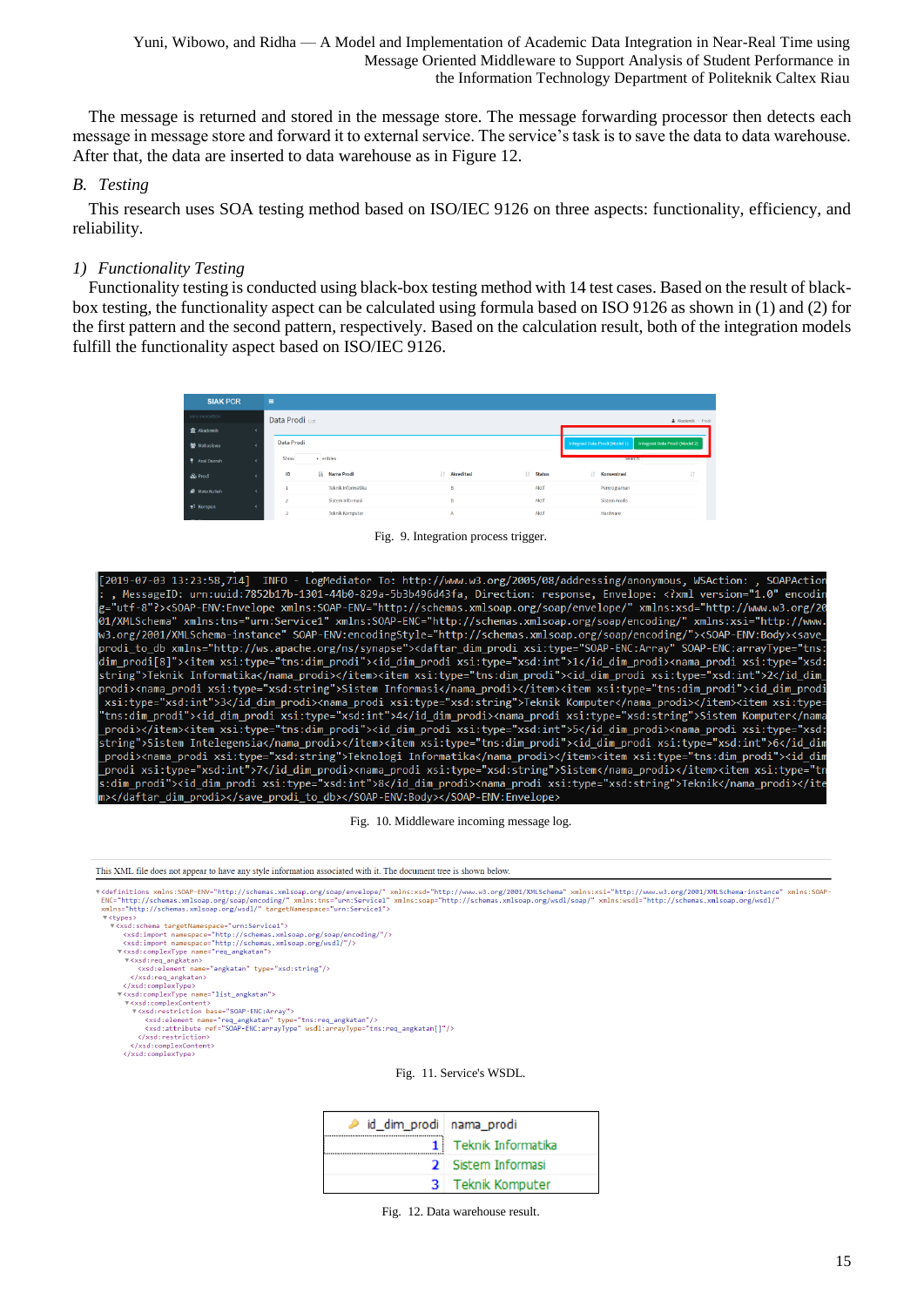$A_1 = 0$  (total failed functionality test cases for first pattern)  $B_1 = 14$  (total success functionality test cases for first pattern)

$$
X_1 = 1 - \frac{0}{14} = 1\tag{1}
$$

 $A_2 = 0$  (total failed functionality test cases for second pattern)  $B_2 = 14$  (total success functionality test cases for second pattern)

$$
X_2 = 1 - \frac{0}{14} = 1\tag{2}
$$

#### *2) Performance Testing*

The aspects tested for performance aspects are the messaging patterns' runtime performance to different load of clients' requests. Each of the patterns is compared, where the fastest pattern can be said more efficient. The result is obtained using Apache JMeter tools and shown as response time graph.

Figure 13 shows a graph of benchmarking result for sending fact table ips, where blue line shows 2<sup>nd</sup> pattern result and red line shows  $1<sup>st</sup>$  pattern result.

Based on the efficiency testing conducted on Apache JMeter, it is shown that the  $2<sup>nd</sup>$  pattern is faster in reformatting data from client request and sending data to external service.

#### *3) Reliability Testing*

The scenario is to test the reliability of the messaging procedure in sending the message from client to data warehouse when the data warehouse server is turned down. The messaging pattern is supposed to be able to handle server's unavailability. In this situation, the messaging pattern holds the responsibility to ensure the data insertion successful. The messaging pattern can be said reliable if the data is inserted successfully and the data is complete.

Based on the reliability testing that has been conducted on 10 test cases, the reliability aspect can be obtained using formula based on ISO 9126 as shown in (3) and (4) for the first and the second patterns respectively.

 $A1<sub>1</sub> = 0$  (the total number of failures were detected during a defined trial period)  $A2_1 = 10$  (the number of executed test cases)

$$
X_1 = \frac{0}{10} = 0\tag{3}
$$



Fig. 13. Efficiency testing result.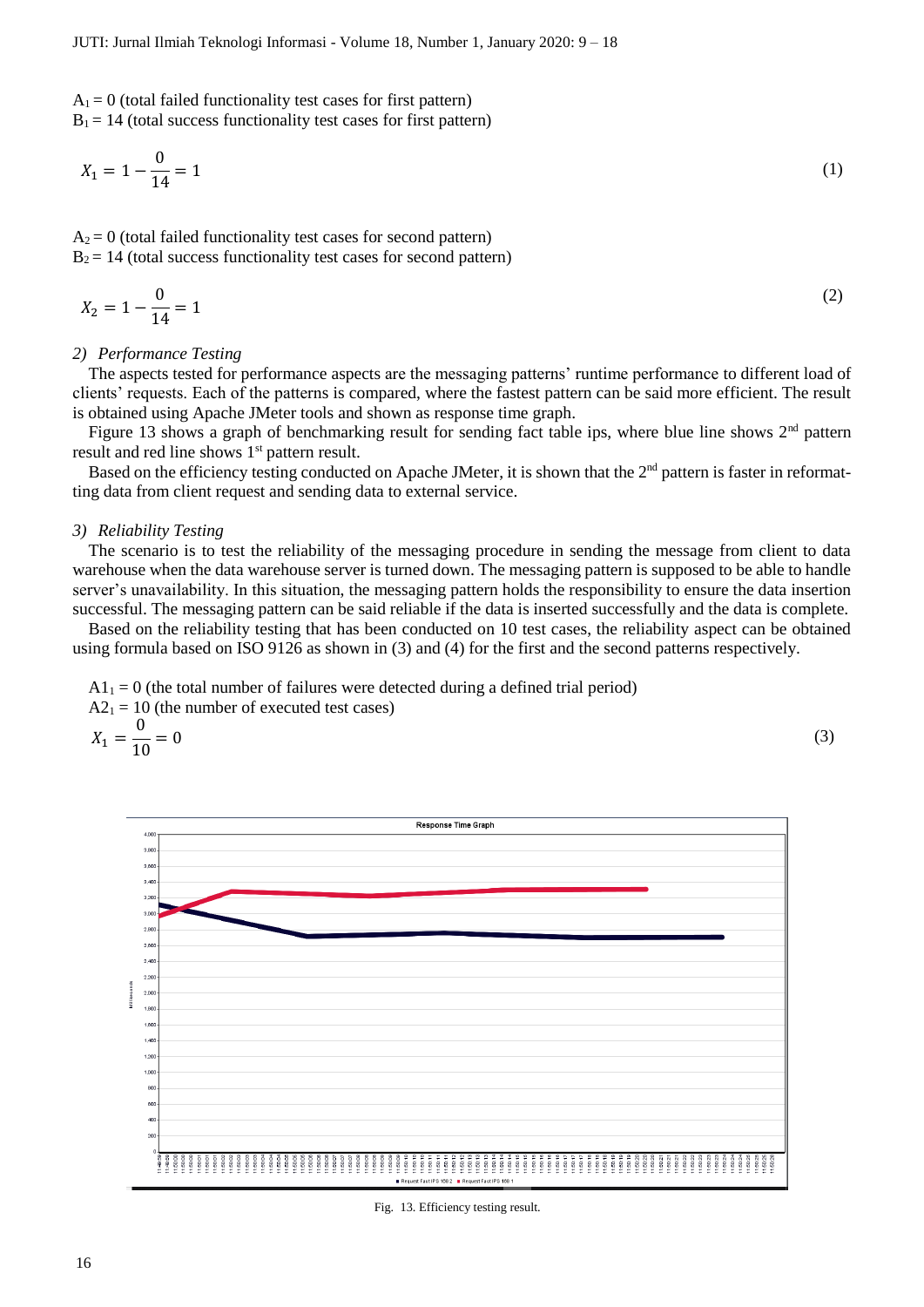$A1<sub>2</sub> = 0$  (the total number of failures were detected during a defined trial period)  $A2<sub>2</sub> = 10$  (the number of executed test cases)

$$
X_2 = \frac{0}{10} = 0\tag{4}
$$

As both of the reliability aspect scores are equal 0, both patterns can be said as reliable.

#### *C. Analysis*

Based on testing that has been conducted referring to ISO 9126, the result shows that both integration model fulfill the functionality and reliability aspect. The integration model can be said successfully meet functionality requirement when the functionality score close to one. Both integration models have functionality metric score equal to one meaning that both integration models meet the requirement. For reliability aspect, the integration models meet the requirement from reliability metrics score, which is closer to 0. Both integration models score 0 for reliability aspect.

For the performance aspect, as shown from the benchmarking result, the 2nd pattern has better performance on most of the test cases. The 1st pattern only excels on 2 test cases: dim "asaldaerah" integration process and fact "kelulusan" integration process. Seeing that 9 out of 11 test cases show that the 2nd pattern has faster average response time, it can be concluded that the 2nd pattern is more efficient.

From the testing result, it can be concluded that the 2nd integration model is a better model to integrate system in near-real time. This can be achieved by having different message channel, message store, and message processor for each dimension and fact table. When there are multiple incoming requests from client, in the 1st integration model, the request is processed only by 2 message channels and message stores. While the middleware is still processing the message, another message is queued within the same message store, elongating the message queue within message store. On the other hand, the 2<sup>nd</sup> pattern distributes incoming requests to different message stores. The queue for each message processor is shortened than in the 1<sup>st</sup> pattern. This condition makes the response time become slower gradually for the 1<sup>st</sup> pattern. This condition, however, mostly can be observed with multiple loads of requests.

Another cause of better performance with the  $2<sup>nd</sup>$  pattern is because the  $2<sup>nd</sup>$  pattern does not require data identifier within the message, while the 1<sup>st</sup> pattern does. The incoming message on the 1<sup>st</sup> pattern is only handled by 1 message channel, thus require data identifier to differentiate each incoming message type. Putting and reading data identifier require more time, making the 1<sup>st</sup> pattern has slower response time.

#### V. CONCLUSION AND SUGGESTION

#### *A. Conclusion*

Based on the implementation and testing that has been conducted, the comparison of the pattern result can be concluded as follows. Using the Enterprise Application Integration and utilizing message-oriented middleware to implement data integration can integrate data from and to different systems in near-real time. Both data integration models are able to provide sufficient data in the fitting format to data warehouse for the business intelligence system. Both data integration models can ensure the reliability of data in data warehouse by using the data-loss prevention within message-oriented middleware. Based on benchmarking results, it's better to distinct the message channel and message store of data within middleware, especially when it typically has many requests. This way, it can enhance the performance of data integration model.

#### *B. Suggestion*

For future development, there are several suggestions as follows. (1) For better implementation, the middleware should able to send both HTTP 202 code first to client and HTTP 200 code after the actual request has finished as information to the client-side. This might need further research using I/O socket as HTTP request can only accept one request and one response. (2) The current model hasn't been equipped with fault sequence to prevent problems within middleware. It's best to provide middleware with fault sequence as error handling method within middleware.

#### **REFERENCES**

- [1] A. P. Sani, "Pengembangan Sistem Business Intelligence untuk Analisis Kinerja Akademik Mahasiswa di Lingkungan Jurusan Teknologi Informasi Politeknik Caltex Riau," Politeknik Caltex Riau, 2018.
- [2] E. Marshila, "Sistem Informasi Apotek Menggunakan Teknologi Enterprise Service Bus ( ESB ) ( Studi Kasus : Apotek Rumbai Sehat )," *J. Aksara*